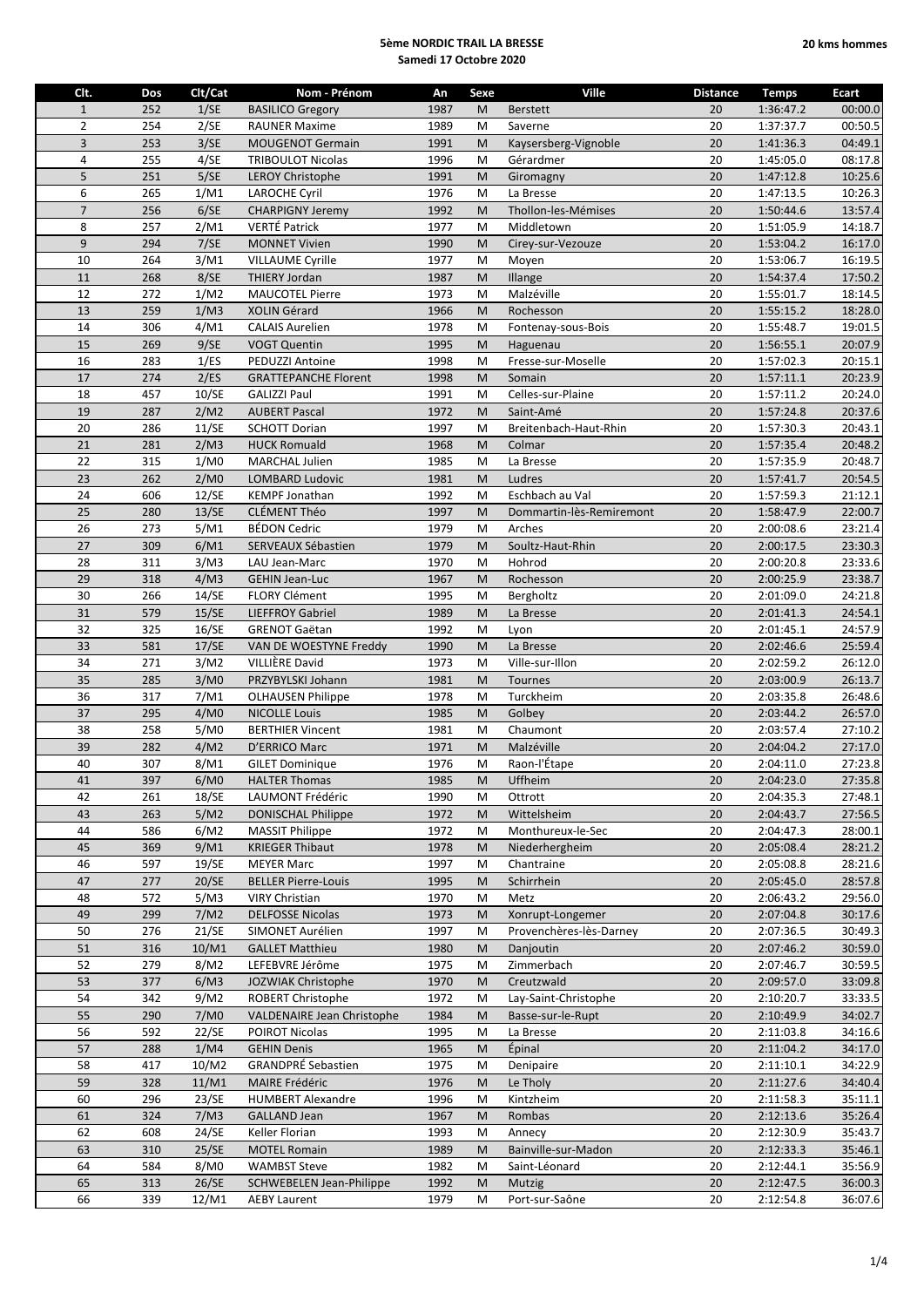| Clt.   | Dos | Clt/Cat | Nom - Prénom                | An   | Sexe    | <b>Ville</b>               | <b>Distance</b> | <b>Temps</b> | Ecart   |
|--------|-----|---------|-----------------------------|------|---------|----------------------------|-----------------|--------------|---------|
| 67     | 599 | 13/M1   | AUBÉ Raynald                | 1980 | M       | Colmar                     | 20              | 2:13:07.1    | 36:19.9 |
| 68     |     | 9/M0    | <b>VISINE Gauthier</b>      | 1981 |         | Vathiménil                 | 20              | 2:13:34.4    | 36:47.2 |
|        | 363 |         |                             |      | M       |                            |                 |              |         |
| 69     | 320 | 27/SE   | <b>MOREAU Nicolas</b>       | 1989 | M       | Gérardmer                  | 20              | 2:13:37.1    | 36:49.9 |
| 70     | 387 | 14/M1   | <b>DELWICHE Laurent</b>     | 1978 | M       | La Petite-Raon             | 20              | 2:13:46.2    | 36:59.0 |
| $71\,$ | 370 | 28/SE   | <b>ODINOT Nicolas</b>       | 1992 | M       | Nancy                      | 20              | 2:14:14.9    | 37:27.7 |
| 72     | 284 | 10/M0   | <b>MILLER Thierry</b>       | 1985 | M       | Thann                      | 20              | 2:14:21.4    | 37:34.2 |
| 73     | 354 | 29/SE   | <b>JEANGEORGES Nicolas</b>  | 1990 | M       | Strassen                   | 20              | 2:14:24.7    | 37:37.5 |
|        |     |         |                             |      |         |                            |                 |              |         |
| 74     | 383 | 11/M0   | <b>COLNET Alexis</b>        | 1984 | M       | Flavigny-sur-Moselle       | 20              | 2:14:32.3    | 37:45.1 |
| 75     | 308 | 12/M0   | <b>TAVARES Mickaël</b>      | 1982 | M       |                            | 20              | 2:14:43.5    | 37:56.3 |
| 76     | 321 | 30/SE   | <b>BARON Ludovic</b>        | 1988 | M       | Bulgnéville                | 20              | 2:14:49.9    | 38:02.7 |
| $77$   | 302 | 15/M1   | <b>LEUVREY Julien</b>       | 1979 | M       | Sainte-Marie-en-Chanois    | 20              | 2:15:04.5    | 38:17.3 |
| 78     | 374 | 13/M0   | <b>VILLAIN Cedric</b>       | 1981 | M       | Villers-lès-Nancy          | 20              | 2:15:09.7    | 38:22.5 |
| 79     | 327 | 14/M0   | <b>THOMAS Guillaume</b>     | 1985 | M       | Franconville               | 20              | 2:15:12.7    | 38:25.5 |
| 80     |     | 2/M4    |                             | 1961 | M       | Saulxures-sur-Moselotte    | 20              |              |         |
|        | 333 |         | <b>VIRY Lionel</b>          |      |         |                            |                 | 2:15:44.0    | 38:56.8 |
| 81     | 260 | 8/M3    | <b>ZERR Laurent</b>         | 1970 | M       | Betschdorf                 | 20              | 2:15:48.5    | 39:01.3 |
| 82     | 291 | 11/M2   | SAILLEY Jean-Philippe       | 1974 | M       | Fresse-sur-Moselle         | 20              | 2:16:39.6    | 39:52.4 |
| 83     | 393 | 3/ES    | <b>ROMARY Julien</b>        | 2000 | M       | Cornimont                  | 20              | 2:16:48.2    | 40:01.0 |
| 84     | 353 | 31/SE   | <b>FRERE Julien</b>         | 1989 | M       | Épinal                     | 20              | 2:16:59.6    | 40:12.4 |
| 85     | 402 | 9/M3    | <b>MARCHAND Eric</b>        | 1970 | M       | Humbauville                | 20              | 2:17:04.9    | 40:17.7 |
| 86     | 336 | 10/M3   | PERNY Gérald                | 1970 | M       | Sanchey                    | 20              | 2:17:10.8    | 40:23.6 |
|        |     |         |                             |      |         |                            |                 |              |         |
| 87     | 385 | 15/M0   | <b>KELLER Sebastien</b>     | 1984 | M       | Chaumousey                 | 20              | 2:17:33.6    | 40:46.4 |
| 88     | 344 | 32/SE   | <b>DAVAL Gilles</b>         | 1987 | M       | Fougerolles-Saint-Valbert  | $20\,$          | 2:17:54.4    | 41:07.2 |
| 89     | 367 | 33/SE   | <b>HAPP Jeremy</b>          | 1996 | M       | Golbey                     | 20              | 2:17:57.0    | 41:09.8 |
| 90     | 368 | 34/SE   | <b>RISSER Antoine</b>       | 1995 | M       | Nancy                      | 20              | 2:17:57.7    | 41:10.5 |
| 91     | 389 | 16/M0   | <b>BLONDET Laurent</b>      | 1981 | M       | Gérardmer                  | 20              | 2:18:05.2    | 41:18.0 |
| 92     | 418 | 35/SE   | <b>RENAUDIN Alexis</b>      | 1991 | M       | Strasbourg                 | 20              | 2:18:16.0    | 41:28.8 |
|        |     |         |                             |      |         |                            |                 |              |         |
| 93     | 303 | 1/M5    | <b>GASS Patrick</b>         | 1960 | M       | Sainte-Marguerite          | 20              | 2:18:46.4    | 41:59.2 |
| 94     | 323 | 16/M1   | <b>SOURD Nicolas</b>        | 1978 | M       | Damelevières               | 20              | 2:18:47.3    | 42:00.1 |
| 95     | 319 | 12/M2   | <b>MANGEL Ludovic</b>       | 1973 | M       | Cornimont                  | 20              | 2:19:23.2    | 42:36.0 |
| 96     | 358 | 17/M0   | <b>MOULIE Nicolas</b>       | 1981 | M       | Bettembourg                | 20              | 2:19:45.1    | 42:57.9 |
| 97     | 360 | 36/SE   | <b>MANJARRES Angel</b>      | 1996 | M       | Strasbourg                 | 20              | 2:20:10.4    | 43:23.2 |
| 98     | 357 | 37/SE   | <b>LEBAS Arthur</b>         | 1995 | M       | Caen                       | 20              | 2:20:11.1    | 43:23.9 |
|        |     |         |                             |      |         |                            |                 |              |         |
| 99     | 312 | 17/M1   | PIERRON Nicolas             | 1976 | M       | Carlsbad                   | 20              | 2:20:39.0    | 43:51.8 |
| 100    | 429 | 38/SE   | <b>KLINGER Antoine</b>      | 1996 | M       | Strasbourg                 | 20              | 2:20:44.6    | 43:57.4 |
| 101    | 362 | 39/SE   | <b>MAUPETIT Guillaume</b>   | 1990 | M       | Lunéville                  | 20              | 2:20:51.5    | 44:04.3 |
| 102    | 411 | 18/M0   | LE PODER Yann               | 1983 | M       | Chanteheux                 | 20              | 2:21:16.6    | 44:29.4 |
| 103    | 334 | 13/M2   | <b>MULLER Denis</b>         | 1971 | M       | Hayange                    | 20              | 2:21:24.9    | 44:37.7 |
| 104    | 498 | 14/M2   | RICHARD Sébastien           | 1974 | M       | Tomblaine                  | 20              | 2:21:39.1    | 44:51.9 |
| 105    | 485 | 40/SE   | <b>THIERRY Sébastien</b>    | 1990 | M       | Saint-Sauveur              | 20              | 2:21:47.6    | 45:00.4 |
| 106    | 293 |         |                             |      |         |                            | 20              | 2:22:02.2    |         |
|        |     | 4/ES    | <b>UHEL Clement</b>         | 2000 | M       | Riantec                    |                 |              | 45:15.0 |
| 107    | 424 | $19/M0$ | <b>GAUDEL Baptiste</b>      | 1981 | $\sf M$ | Plainfaing                 | $20\,$          | 2:22:03.0    | 45:15.8 |
| 108    | 432 | 18/M1   | <b>MARCON Olivier</b>       | 1977 | M       | Nancy                      | 20              | 2:22:37.7    | 45:50.5 |
| 109    | 404 | 41/SE   | <b>PINAULT Antoine</b>      | 1994 | M       | Courcelles-lès-Montbéliard | 20              | 2:23:29.4    | 46:42.2 |
| 110    | 340 | 2/M5    | <b>FERRY Raymond</b>        | 1959 | M       | Épinal                     | 20              | 2:23:33.9    | 46:46.7 |
| 111    | 499 | 42/SE   | <b>CHAUDEUR Mathieu</b>     | 1986 | M       | Metz                       | 20              | 2:24:04.9    | 47:17.7 |
|        |     |         |                             |      |         |                            |                 |              | 47:49.2 |
| 112    | 348 | 19/M1   | <b>THIRIET Arnaud</b>       | 1979 | M       | La Bresse                  | 20              | 2:24:36.4    |         |
| 113    | 531 | 20/M0   | <b>LACOUR Grégory</b>       | 1981 | M       | Raon-l'Étape               | 20              | 2:24:55.4    | 48:08.2 |
| 114    | 390 | 21/M0   | DELACOUR Sylvain            | 1982 | M       | Humes-Jorquenay            | 20              | 2:25:09.9    | 48:22.7 |
| 115    | 329 | 15/M2   | <b>KNOBLOCH Daniel</b>      | 1971 | M       | Schleithal                 | 20              | 2:25:21.2    | 48:34.0 |
| 116    | 382 | 22/M0   | PIERRET François            | 1982 | M       | Lampertheim                | 20              | 2:25:50.4    | 49:03.2 |
| 117    | 384 | 23/M0   | <b>SCHISSLER Olivier</b>    | 1981 | M       | Lampertheim                | 20              | 2:26:01.6    | 49:14.4 |
| 118    | 448 | 16/M2   | <b>AMET François Xavier</b> | 1972 | М       | Vecoux                     | 20              | 2:26:06.1    | 49:18.9 |
|        |     |         |                             |      |         |                            |                 |              |         |
| 119    | 563 | 24/M0   | <b>CARON Fabien</b>         | 1981 | M       | Aubange                    | 20              | 2:26:48.8    | 50:01.6 |
| 120    | 423 | 20/M1   | <b>FRISON Sebastien</b>     | 1980 | M       | Fraize                     | 20              | 2:26:58.3    | 50:11.1 |
| 121    | 337 | 11/M3   | <b>VALDENAIRE Fabien</b>    | 1966 | M       | Ventron                    | 20              | 2:27:05.2    | 50:18.0 |
| 122    | 330 | 3/M4    | JEANDEL Gerard              | 1965 | M       | Cornimont                  | 20              | 2:27:49.2    | 51:02.0 |
| 123    | 453 | 17/M2   | <b>THIRIAT Pascal</b>       | 1972 | M       | Gérardmer                  | 20              | 2:27:53.3    | 51:06.1 |
| 124    | 528 | 43/SE   | <b>FOUCAUT Clément</b>      | 1988 | M       | Raon-l'Étape               | 20              | 2:28:04.9    | 51:17.7 |
| 125    | 341 | 44/SE   | MOUHOT Christopher          | 1988 | M       | Remiremont                 | 20              | 2:28:17.6    |         |
|        |     |         |                             |      |         |                            |                 |              | 51:30.4 |
| 126    | 332 | 4/M4    | LECLERC Jean-Pierre         | 1963 | M       | Haroué                     | 20              | 2:28:18.5    | 51:31.3 |
| 127    | 403 | 12/M3   | <b>EGREMY Philippe</b>      | 1970 | M       | Saint-Germain              | 20              | 2:28:25.5    | 51:38.3 |
| 128    | 373 | 25/M0   | <b>FAIVRE Stephane</b>      | 1983 | M       | Le Syndicat                | 20              | 2:28:33.5    | 51:46.3 |
| 129    | 470 | 45/SE   | <b>CHEREAU Nicolas</b>      | 1986 | M       | L'Haÿ-les-Roses            | 20              | 2:28:35.8    | 51:48.6 |
| 130    | 322 | 18/M2   | <b>MARTER Nicolas</b>       | 1972 | M       | Épinal                     | 20              | 2:28:37.0    | 51:49.8 |
| 131    | 456 | 46/SE   | <b>SARZYNSKI Marc</b>       | 1988 | M       | Delmont                    | 20              | 2:28:41.1    | 51:53.9 |
| 132    | 590 | 5/ES    | <b>FAIVRE Bastien</b>       | 2000 | М       | Strasbourg                 | 20              | 2:29:17.9    | 52:30.7 |
|        |     |         |                             |      |         |                            |                 |              |         |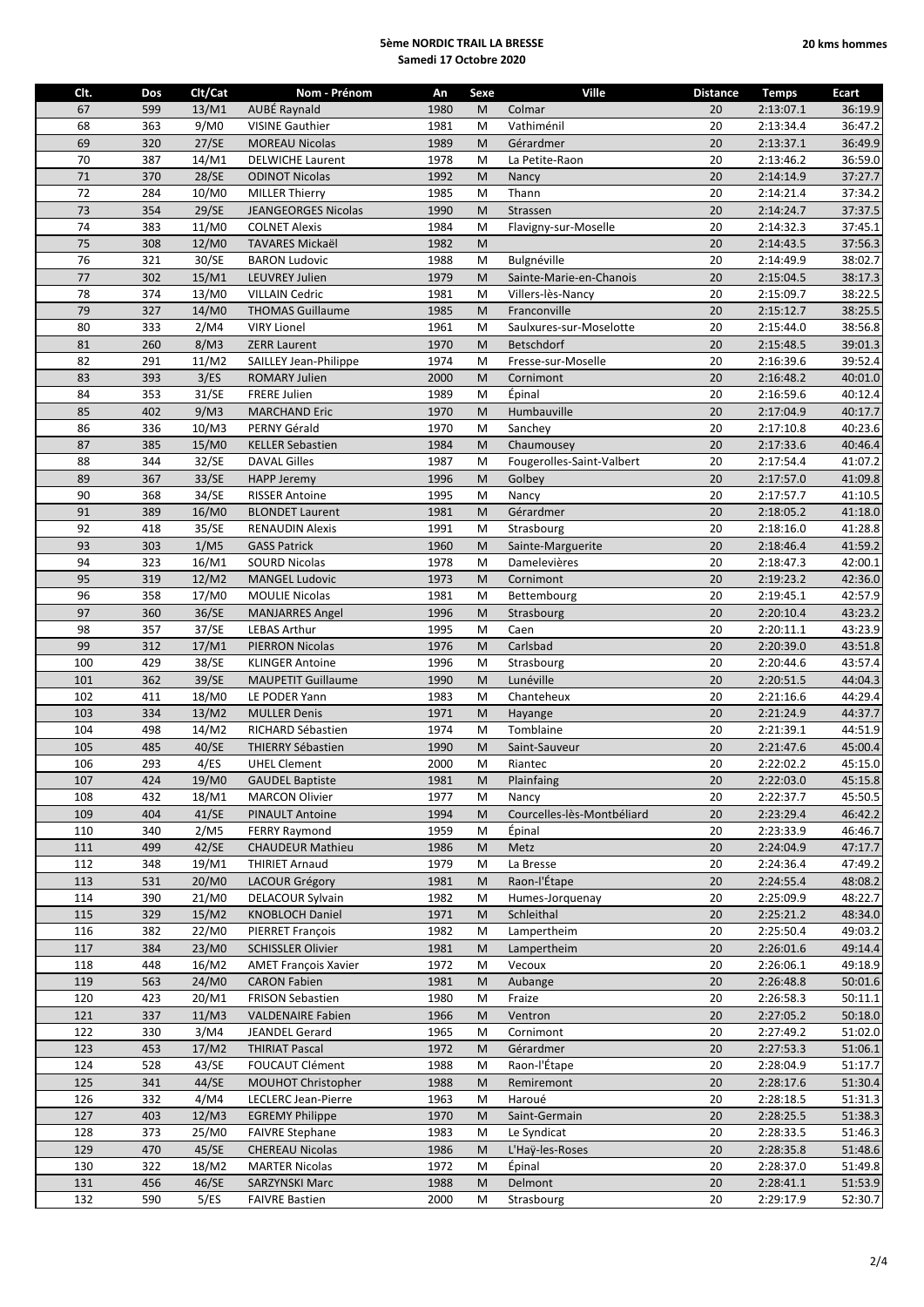| Clt. | Dos | Clt/Cat | Nom - Prénom                | An   | Sexe      | Ville                       | <b>Distance</b> | <b>Temps</b> | Ecart     |
|------|-----|---------|-----------------------------|------|-----------|-----------------------------|-----------------|--------------|-----------|
| 133  | 467 | 3/M5    | <b>HASSENFRATZ Francois</b> | 1956 | M         | Kourou                      | 20              | 2:30:13.3    | 53:26.1   |
|      |     |         |                             |      |           |                             |                 |              |           |
| 134  | 305 | 13/M3   | <b>VOLTZ Serge</b>          | 1966 | M         | Lobsann                     | 20              | 2:30:16.9    | 53:29.7   |
| 135  | 421 | 19/M2   | <b>NOIRCLERE Gerald</b>     | 1973 | M         | Gelvecourt et Adompt        | 20              | 2:30:53.6    | 54:06.4   |
| 136  | 352 | 20/M2   | <b>SENECHAL Fabien</b>      | 1972 | M         | Sélestat                    | 20              | 2:30:54.2    | 54:07.0   |
| 137  | 434 | 4/M5    | <b>FIORELLI Jean Louis</b>  | 1956 | M         | Saulxures-sur-Moselotte     | 20              | 2:30:55.8    | 54:08.6   |
| 138  | 398 | 47/SE   | DORY Christopher            | 1990 | M         | Lunéville                   | 20              | 2:30:56.7    | 54:09.5   |
|      |     |         |                             |      |           |                             |                 |              |           |
| 139  | 372 | 5/M5    | <b>YUNGBLUTH Alexis</b>     | 1956 | M         | Soultz-Haut-Rhin            | 20              | 2:31:00.9    | 54:13.7   |
| 140  | 406 | 26/M0   | <b>TROUILLET Edouard</b>    | 1981 | M         | Schweighouse-sur-Moder      | 20              | 2:31:14.0    | 54:26.8   |
| 141  | 356 | 21/M2   | <b>GUILBERT Michael</b>     | 1974 | M         | Fransart                    | 20              | 2:31:56.5    | 55:09.3   |
| 142  | 412 | 48/SE   | POIROT Sebastien            | 1987 | M         | Le Syndicat                 | 20              | 2:31:59.6    | 55:12.4   |
| 143  | 587 | 6/ES    | <b>ASCARAT Peio</b>         | 2000 | M         | Strasbourg                  | 20              | 2:32:25.8    | 55:38.6   |
|      |     |         |                             |      |           |                             |                 |              |           |
| 144  | 338 | 27/M0   | <b>BOURGOINT Arnaud</b>     | 1982 | M         | Vesoul                      | 20              | 2:32:57.8    | 56:10.6   |
| 145  | 326 | 21/M1   | FERRET Frédéric             | 1979 | M         | Menoux                      | 20              | 2:33:02.6    | 56:15.4   |
| 146  | 580 | 28/M0   | <b>BLAYO Christophe</b>     | 1983 | M         | Brunoy                      | 20              | 2:33:27.2    | 56:40.0   |
| 147  | 395 | 22/M1   | <b>MOREL Thomas</b>         | 1977 | M         | La Chapelle-devant-Bruyères | 20              | 2:33:31.4    | 56:44.2   |
| 148  | 386 | 23/M1   | <b>GERRIER Sebatien</b>     | 1978 | M         | Wihr-au-Val                 | 20              | 2:33:39.2    | 56:52.0   |
|      |     |         |                             |      |           |                             |                 |              |           |
| 149  | 513 | 49/SE   | <b>RUGGERI Hugo</b>         | 1991 | M         | Paris                       | 20              | 2:34:08.2    | 57:21.0   |
| 150  | 379 | 24/M1   | <b>COINTIN Mickael</b>      | 1979 | M         | Chanteheux                  | 20              | 2:34:19.3    | 57:32.1   |
| 151  | 381 | 22/M2   | <b>THOMASSET Yannick</b>    | 1974 | M         | Rougemont-le-Château        | 20              | 2:34:22.3    | 57:35.1   |
| 152  | 582 | 50/SE   | COSSART Julien              | 1991 | M         | Nomexy                      | 20              | 2:34:37.7    | 57:50.5   |
| 153  | 346 | 23/M2   | <b>MULIER Jerome</b>        | 1974 | M         | Vézelois                    | 20              | 2:34:54.7    | 58:07.5   |
|      |     |         |                             |      |           |                             |                 |              |           |
| 154  | 349 | 29/M0   | <b>GERMAIN Thierry</b>      | 1982 | M         | Gérardmer                   | 20              | 2:35:01.8    | 58:14.6   |
| 155  | 408 | 5/M4    | <b>HASSANI Othman</b>       | 1963 | M         | Essey-lès-Nancy             | 20              | 2:35:37.2    | 58:50.0   |
| 156  | 454 | 14/M3   | <b>WAGNER Alain</b>         | 1970 | M         | Cornimont                   | 20              | 2:35:55.5    | 59:08.3   |
| 157  | 378 | 25/M1   | <b>CARPENTIER Denis</b>     | 1976 | M         | Lobsann                     | 20              | 2:36:15.3    | 59:28.1   |
|      |     |         |                             |      |           |                             |                 |              |           |
| 158  | 589 | 51/SE   | <b>HANTZ Mathieu</b>        | 1989 | M         | La Bresse                   | 20              | 2:36:16.2    | 59:29.0   |
| 159  | 347 | 24/M2   | <b>MANSUY David</b>         | 1973 | M         | Gancourt-Saint-Étienne      | 20              | 2:36:30.9    | 59:43.7   |
| 160  | 541 | 52/SE   | <b>SIGRIST Pierre</b>       | 1989 | M         | Colmar                      | 20              | 2:37:47.7    | 1:01:00.5 |
| 161  | 450 | 26/M1   | <b>DRUART Yann</b>          | 1978 | M         | La Bresse                   | 20              | 2:37:53.5    | 1:01:06.3 |
| 162  | 594 | 15/M3   | <b>MOREL Patrick</b>        | 1966 | M         | Les Forges                  | 20              | 2:37:55.7    | 1:01:08.5 |
|      |     |         |                             |      |           |                             |                 |              |           |
| 163  | 430 | 53/SE   | <b>MERTZ Martin</b>         | 1995 | M         | Scharrachbergheim-Irmstett  | 20              | 2:38:18.5    | 1:01:31.3 |
| 164  | 502 | 27/M1   | JACQUOT Ludovic             | 1980 | M         | Fraize                      | 20              | 2:38:27.9    | 1:01:40.7 |
| 165  | 359 | 25/M2   | <b>GRANDEMANGE Franck</b>   | 1973 | M         | Oberschaeffolsheim          | 20              | 2:39:05.5    | 1:02:18.3 |
| 166  | 405 | 54/SE   | DUBOIS Jérémy               | 1986 | M         | Saulcy-sur-Meurthe          | 20              | 2:39:46.8    | 1:02:59.6 |
| 167  | 392 | 28/M1   | <b>COLLET Arnaud</b>        | 1978 | M         | Malzéville                  | 20              | 2:39:49.6    | 1:03:02.4 |
|      |     |         |                             |      |           |                             |                 |              |           |
| 168  | 486 | 55/SE   | <b>CHOLLEY Thomas</b>       | 1987 | M         | Rans                        | 20              | 2:40:08.3    | 1:03:21.1 |
| 169  | 335 | 26/M2   | <b>GOMEZ Grégory</b>        | 1973 | M         | Chamarandes-Choignes        | 20              | 2:40:16.3    | 1:03:29.1 |
| 170  | 396 | 16/M3   | <b>CANDAU Dominique</b>     | 1968 | M         | Rambervillers               | 20              | 2:40:24.9    | 1:03:37.7 |
| 171  | 600 | 6/M5    | <b>MASSON Andre</b>         | 1956 | M         | La Bresse                   | 20              | 2:40:27.0    | 1:03:39.8 |
| 172  | 506 | 30/M0   | <b>VIERSET Martin</b>       | 1985 | M         | Esneux                      | 20              | 2:40:43.0    | 1:03:55.8 |
|      |     |         |                             |      |           |                             | $20\,$          |              |           |
| 173  | 565 | $56/SE$ | <b>WAGNER Steve</b>         | 1994 | ${\sf M}$ | Sainte-Savine               |                 | 2:40:43.1    | 1:03:55.9 |
| 174  | 292 | 31/M0   | <b>CAPLAN Kévin</b>         | 1984 | М         | Eloyes                      | 20              | 2:40:59.5    | 1:04:12.3 |
| 175  | 567 | 17/M3   | ARNOULD Jean François       | 1967 | M         |                             | 20              | 2:41:13.1    | 1:04:25.9 |
| 176  | 394 | 6/M4    | <b>ROUHIER Eric</b>         | 1963 | M         | Deyvillers                  | 20              | 2:41:42.6    | 1:04:55.4 |
| 177  | 603 | 57/SE   | FEITH Julien                | 1991 | M         | Gandrange                   | 20              | 2:42:18.9    | 1:05:31.7 |
|      |     |         |                             |      |           |                             |                 |              |           |
| 178  | 444 | 58/SE   | <b>GILLE Benjamin</b>       | 1994 | M         | Sélestat                    | 20              | 2:43:25.2    | 1:06:38.0 |
| 179  | 573 | 27/M2   | <b>FORT Nicolas</b>         | 1972 | M         | Heillecourt                 | 20              | 2:43:38.5    | 1:06:51.3 |
| 180  | 522 | 28/M2   | JOURDAIN David              | 1971 | M         | Chaligny                    | 20              | 2:43:47.6    | 1:07:00.4 |
| 181  | 435 | 7/M4    | <b>BANA Hervé</b>           | 1965 | M         | Art-sur-Meurthe             | 20              | 2:43:54.2    | 1:07:07.0 |
| 182  | 455 | 29/M2   | <b>BONNIN Yannick</b>       | 1974 | M         | Fegersheim                  | 20              | 2:43:55.9    | 1:07:08.7 |
| 183  | 351 | 18/M3   | <b>CLERC Jean Pierre</b>    | 1969 | M         | La Vancelle                 | 20              | 2:44:16.9    | 1:07:29.7 |
|      |     |         |                             |      |           |                             |                 |              |           |
| 184  | 452 | 8/M4    | <b>HEUMANN Carmelo</b>      | 1961 | M         | Turckheim                   | 20              | 2:45:02.6    | 1:08:15.4 |
| 185  | 493 | 59/SE   | PERRY Hippolyte             | 1993 | M         | Gigney                      | 20              | 2:45:49.7    | 1:09:02.5 |
| 186  | 484 | 7/M5    | PIERRAT Jean-Paul           | 1958 | M         | Saint-Amé                   | 20              | 2:46:13.2    | 1:09:26.0 |
| 187  | 604 | 30/M2   | <b>BERNARD Sebastien</b>    | 1972 | M         | Fremenil                    | 20              | 2:48:02.3    | 1:11:15.1 |
|      |     |         |                             |      |           |                             |                 |              |           |
| 188  | 427 | 31/M2   | <b>HERPIERRE Sylvain</b>    | 1975 | M         | Saint-Nabord                | 20              | 2:48:09.2    | 1:11:22.0 |
| 189  | 593 | 8/M5    | <b>DUCHENE Thierry</b>      | 1959 | M         | Saint Amé                   | 20              | 2:48:54.1    | 1:12:06.9 |
| 190  | 415 | 29/M1   | <b>GUILLAUME Fabien</b>     | 1976 | M         | Rombas                      | 20              | 2:49:34.6    | 1:12:47.4 |
| 191  | 480 | 19/M3   | RICHARD Stéphane            | 1967 | M         | Delémont                    | 20              | 2:50:25.6    | 1:13:38.4 |
| 192  | 526 | 20/M3   | <b>GUERRA Pascal</b>        | 1970 | M         | Mulhouse                    | 20              | 2:50:35.9    | 1:13:48.7 |
|      |     |         |                             |      |           |                             |                 |              |           |
| 193  | 469 | 60/SE   | <b>SAINTOT Maxime</b>       | 1993 | M         | <b>Brillion</b>             | 20              | 2:51:24.6    | 1:14:37.4 |
| 194  | 496 | 21/M3   | <b>CROUVEZIER Lionel</b>    | 1966 | M         | Hope                        | 20              | 2:51:48.5    | 1:15:01.3 |
| 195  | 401 | 32/M2   | SAHLI Acène                 | 1973 | M         | Uxegney                     | 20              | 2:52:55.1    | 1:16:07.9 |
| 196  | 501 | 33/M2   | <b>GERARD Stanislas</b>     | 1972 | M         | Épinal                      | 20              | 2:54:36.4    | 1:17:49.2 |
| 197  | 490 | 22/M3   | CAO Henri                   | 1968 | M         | Nancy                       | 20              | 2:54:38.6    | 1:17:51.4 |
|      |     |         |                             |      |           |                             |                 |              |           |
| 198  | 331 | 9/M4    | <b>CLANCHE Philippe</b>     | 1964 | M         | Raon-l'Étape                | 20              | 2:54:56.8    | 1:18:09.6 |